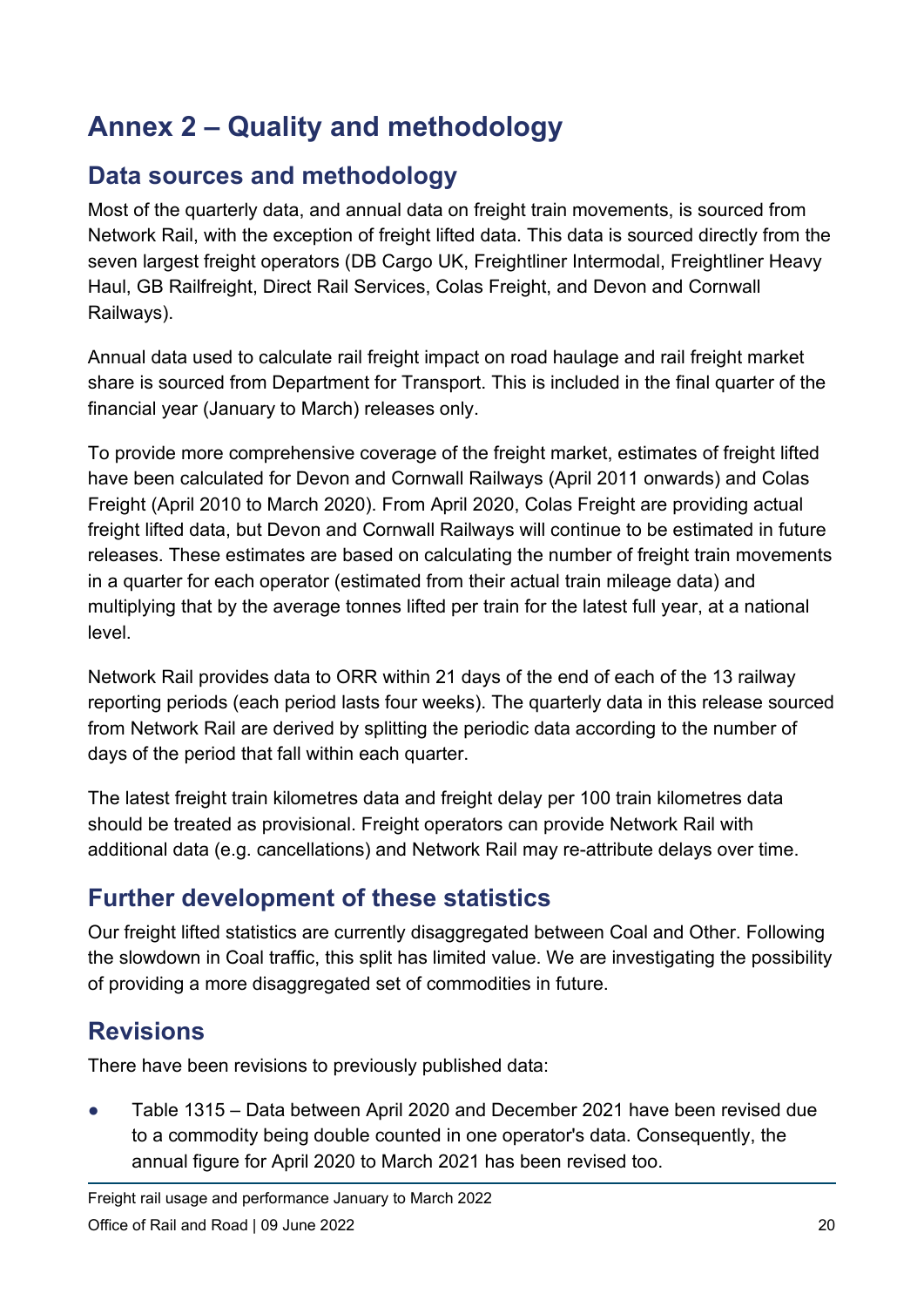Details of previous revisions can be found in the [Revisions log.](https://dataportal.orr.gov.uk/footer/revisions-log/)

Further information on data sources, quality, and the methodology used to calculate the data within the release can be found in the [Freight quality and methodology report.](https://dataportal.orr.gov.uk/media/1233/freight-quality-report.pdf)

## **How these statistics can and cannot be used**

- Measuring rail freight volumes and market share by commodity over time
	- **Comparing distances run by freight operators and over time**
	- Monitoring the impact of Network Rail and passenger operator caused delay on freight punctuality
	- Comparing the size of the rail freight market relative to other modes
	- Using freight trains ran as an indication of freight volumes due to [train lengthening schemes](https://www.networkrail.co.uk/news/building-back-better-longer-trains-are-delivering-for-freight-customers/) and more efficient use of the network
	- Using freight train kilometres by operator as a proxy for market share of volumes due to the variation in freight train distances
	- Identifying origin and destination of freight flows
	- Estimating freight revenues (refer to [rail industry finance\)](https://dataportal.orr.gov.uk/statistics/finance/rail-industry-finance/table-7243-freight-train-operator-finances-over-five-years-by-operator/)
- Estimating freight emissions (refer to [rail emissions\)](https://dataportal.orr.gov.uk/statistics/infrastructure-and-emissions/rail-emissions/)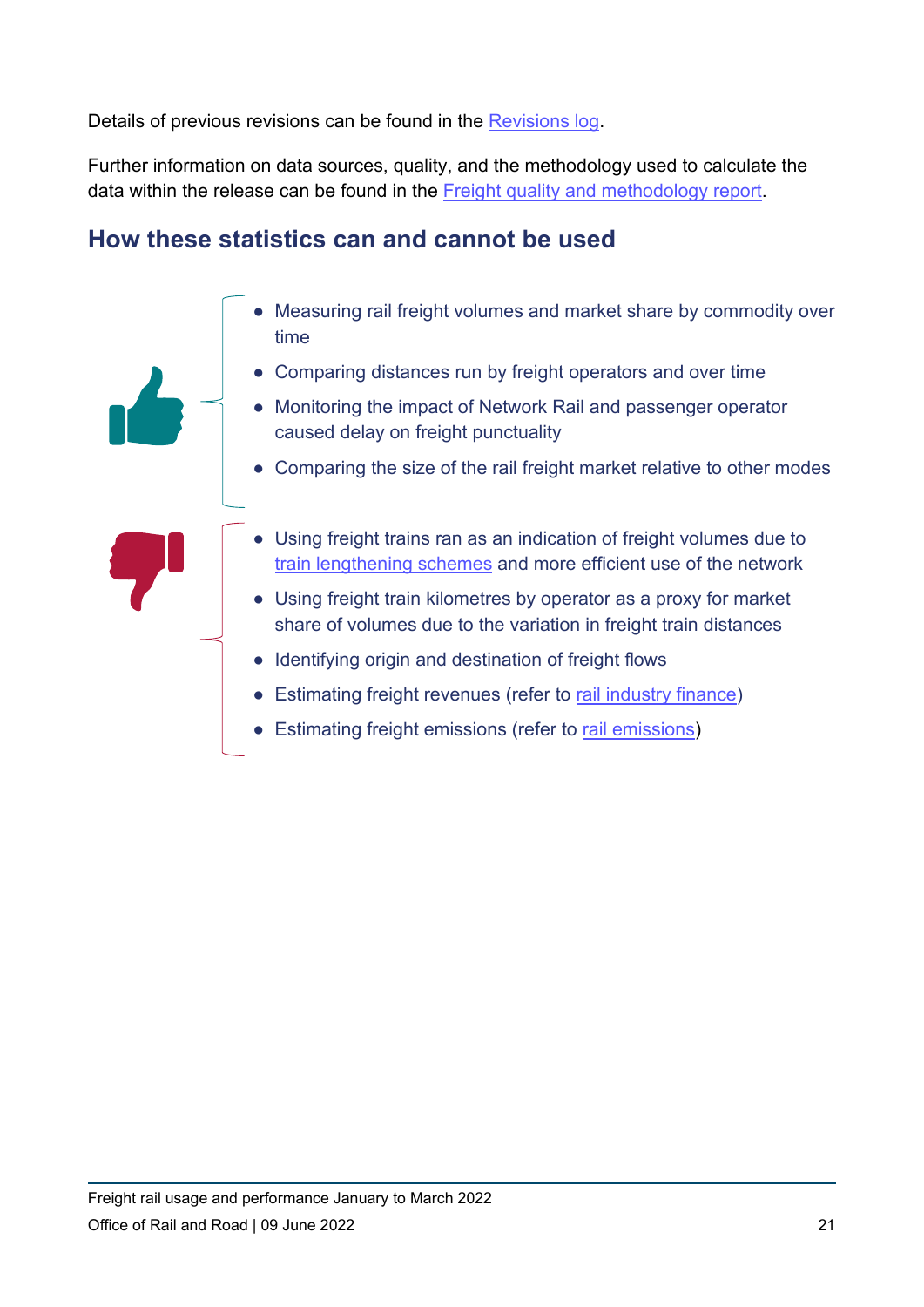# **Annex 3 – List of data tables associated with this release and other related statistics**

## **Data tables**

All data tables can be accessed on the [data portal](https://dataportal.orr.gov.uk/) free of charge in OpenDocument Spreadsheet (.ods) format. We can also provide data in csv format on request.

All tables associated with this release can be found under the Data tables heading at the bottom of the [Freight rail usage and performance](https://dataportal.orr.gov.uk/statistics/usage/freight-rail-usage-and-performance/) page.

#### **Freight usage**

- **•** Freight moved by commodity (quarterly) Table 1310
- Freight moved by commodity (periodic) Table 1314
- Freight lifted (quarterly) Table 1315
- Rail freight impact on road haulage (annual) Table 1340
- Rail freight market share (annual) Table 1350

#### **Freight performance**

- Freight Delivery Metric (FDM) (quarterly) Table 1320
- Freight Delivery Metric by Network Rail Region (FDM-R) (periodic) Table 1324
- Freight delays per 100 train kilometres (quarterly) Table 1325

#### **Freight traffic**

- Freight trains run (annual) Table 1330
- Freight train kilometres by operator (quarterly) Table 1333

#### **Other related statistics**

Passenger rail usage statistics are published on the [Passenger rail usage page](https://dataportal.orr.gov.uk/statistics/usage/passenger-rail-usage) on the data portal.

Passenger rail performance statistics are published on the [Passenger rail performance](https://dataportal.orr.gov.uk/statistics/performance/passenger-rail-performance/)  [page](https://dataportal.orr.gov.uk/statistics/performance/passenger-rail-performance/) on the data portal.

Estimates of passenger and freight energy consumption and carbon dioxide equivalent (CO2e) emissions are published on the [Rail emissions page](https://dataportal.orr.gov.uk/statistics/infrastructure-and-emissions/rail-emissions/) on the data portal.

The Department for Transport (DfT) also publishes some [multimodal freight statistics](https://www.gov.uk/government/statistical-data-sets/tsgb04-freight) as part of the Transport Statistics [Great Britain publication.](https://www.gov.uk/government/collections/transport-statistics-great-britain)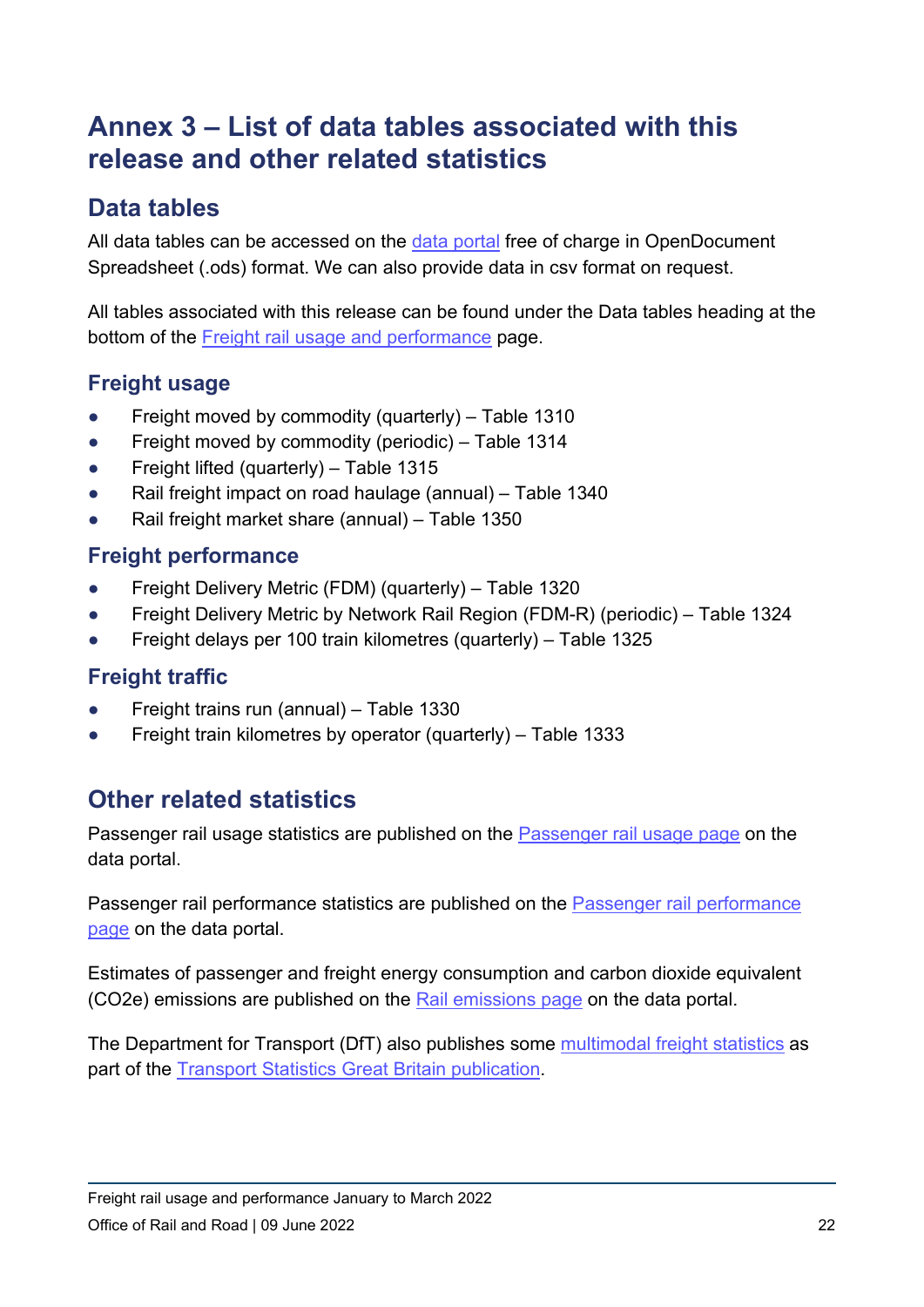#### **European comparisons**

Due to differences in how freight punctuality is measured in other countries, opportunities to make direct comparisons with statistics in this release are limited.

Data from other European countries is published in the [IRG-Rail Tenth Annual Market](https://www.irg-rail.eu/irg/documents/market-monitoring/363,2022.html)  [Monitoring Report,](https://www.irg-rail.eu/irg/documents/market-monitoring/363,2022.html) including comparable traffic volume data based on freight train kilometres.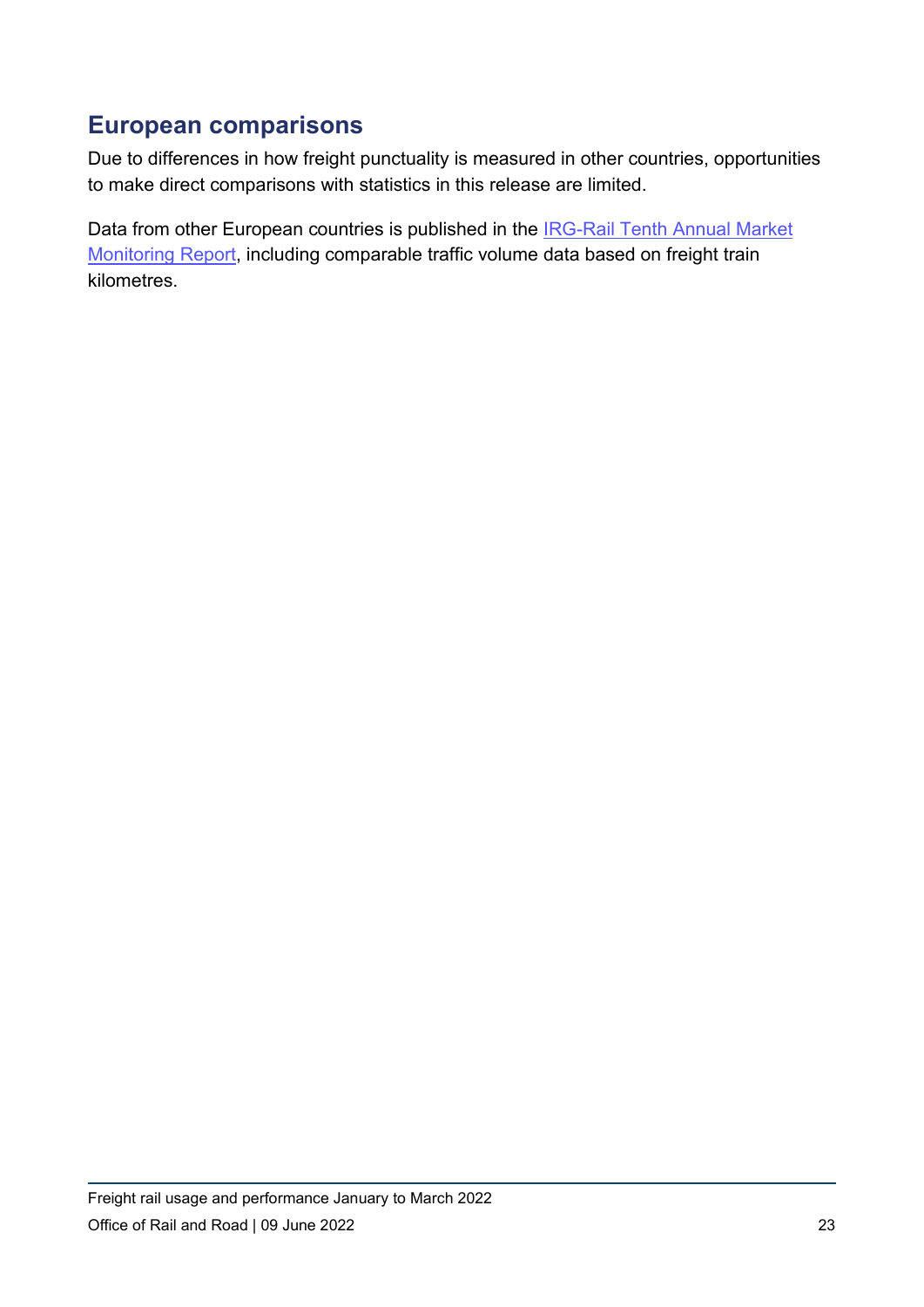# **Annex 4 – ORR's statistical publications**

## **Statistical Releases**

This publication is part of ORR's [National Statistics](https://uksa.statisticsauthority.gov.uk/about-the-authority/uk-statistical-system/types-of-official-statistics/) accredited releases, which consist of seven annual publications: **Estimates of station usage; Rail industry finance (UK); Rail fares index; Rail safety statistics; Rail infrastructure and assets; Rail emissions; Regional rail usage**; and four quarterly publications: **Passenger rail performance; Freight rail usage and performance; Passenger rail usage; Passenger rail service complaints.**

In addition, ORR also publishes a number of Official Statistics, which consist of three annual publications: **Train operating company key statistics; Rail statistics compendium; Occupational health**; and four quarterly publications: **Signals passed at danger (SPADS); Delay compensation claims; Disabled Persons Railcards (DPRC); Passenger assistance.**

All the above publications are available on the [data portal](https://dataportal.orr.gov.uk/) along with a list of publication [dates](https://dataportal.orr.gov.uk/publication-dates-for-statistics/) for the next 12 months.

## **National Statistics**

The United Kingdom Statistics Authority designated these statistics as National Statistics, in accordance with the Statistics and Registration Service Act 2007 and signifying compliance with the Code of Practice for Official Statistics. National Statistics status means that official statistics meet the highest standards of **trustworthiness**, **quality** and public **value**.

The majority of our [statistical releases were assessed in 2012](https://dataportal.orr.gov.uk/media/1334/uksa-assessment.pdf) and hold National Statistics status. Since this assessment we have improved the content, presentation and quality of our statistical releases. In addition, in July 2019 we launched our new data portal. Therefore, in late 2019 we worked with the [Office for Statistics Regulation](https://osr.statisticsauthority.gov.uk/) (OSR) to conduct a compliance check to ensure we are still meeting the standards of the Code. On 4 November 2019, [OSR published a letter](https://www.statisticsauthority.gov.uk/correspondence/compliance-check-office-rail-and-road-statistics/) confirming that ORR's statistics should continue to be designated as National Statistics. OSR found many positive aspects in the way that we produce and present our statistics and welcomed the range of improvements made since the statistics were last assessed. Estimates of Station Usage statistics were [assessed in 2020.](https://osr.statisticsauthority.gov.uk/publication/assessment-report-estimates-of-station-usage-produced-by-the-office-of-rail-and-road)

For more information on how we adhere to the Code please see our [compliance](https://dataportal.orr.gov.uk/code-of-practice/)  [statements.](https://dataportal.orr.gov.uk/code-of-practice/) For more details or to provide feedback, please contact the Statistics Head of Profession (Lyndsey Melbourne) at [rail.stats@orr.gov.uk.](mailto:rail.stats@orr.gov.uk)